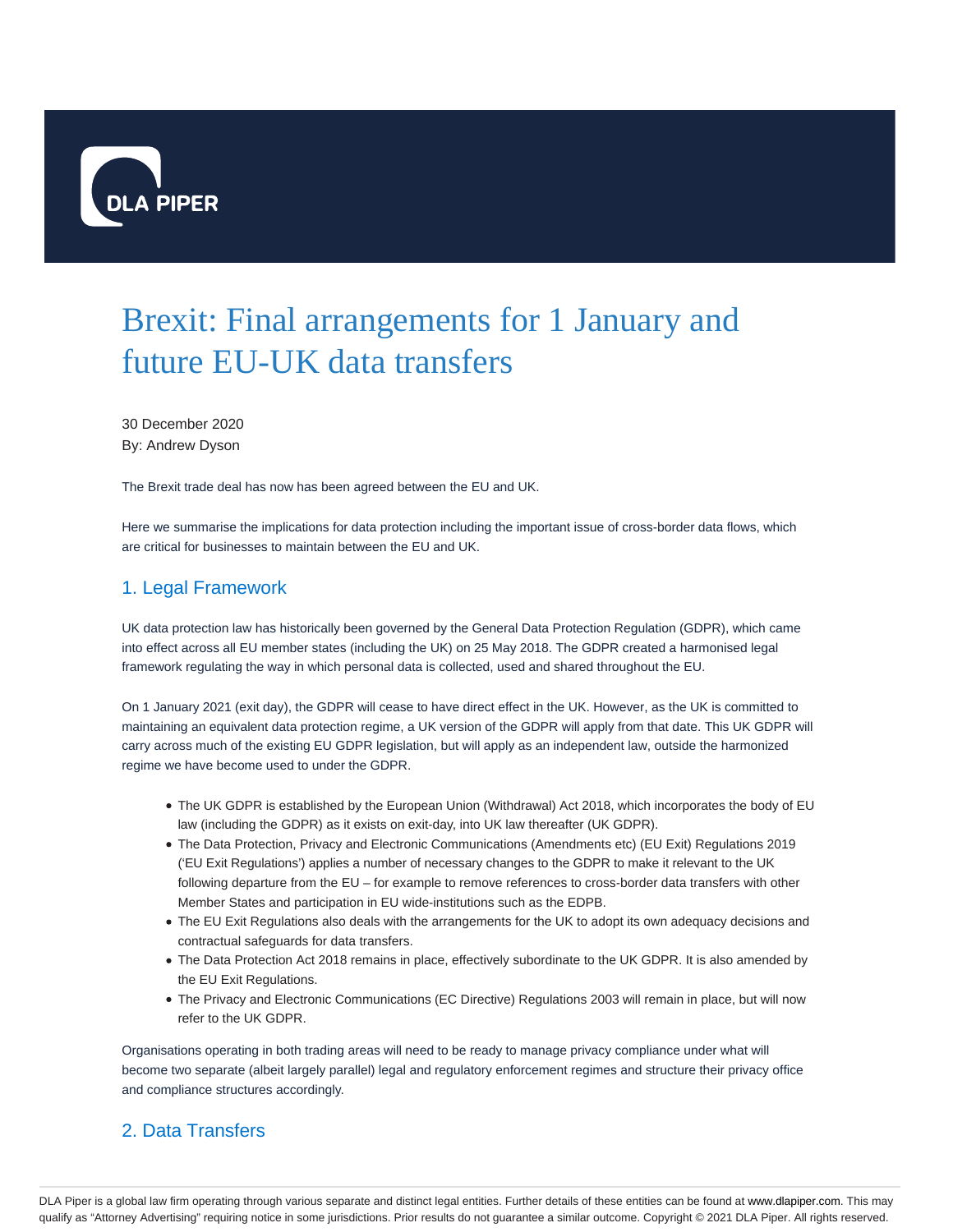The GDPR imposes restrictions on the transfer of personal data to a 'third country' unless that country benefits from an adequacy decision.

- The EU Exit Regulations effectively grant interim adequacy decisions in favour of all the EEA member states. Therefore, UK organisations may continue to be able to send personal data to organisations in the EEA.
- The EU Exit Regulations also allow UK organisations to continue to rely on the 13 existing adequacy decisions adopted by the EU, which allow data to be transferred to countries previously deemed as adequate (e.g. New Zealand, Israel, Channel Islands).
- These arrangements are intended to be temporary measures, and in time the UK is expected to conduct its own adequacy assessments (including of all EU member states). However, in the interim they offer welcome continuity and certainty.

Until the trade agreement was published, there was considerable uncertainty about what would happen, with a 'no deal' scenario preventing organisations from transferring data from into the UK without adopting SCCs and conducting transfer impact assessments for each data transfer.

- The trade agreement resolves this by making it lawful to transfer personal data from the EU-UK for a period of up to six months from 1 January 2021. This 'bridging' period is designed to allow the EU time needed to adopt a formal adequacy decision which will allow the continuing flow of personal data to the UK at least for an interim period (this is subject to the UK holding back from adopting any of its' own adequacy decisions, or approving any new standard contractual clauses (SCCs), that go beyond those already approved by the EU, without prior EU approval).
- The EU-UK Joint Declaration, published alongside the trade agreement, includes a clear commitment from the EU to secure a favourable adequacy decision for the UK within the near term.
- Although the Joint Declaration is not legally binding, the commitments that have been made, alongside the six month bridging period in the trade agreement, will be welcome news to business and should give sufficient confidence to anticipate adequacy will be resolved shortly.

#### 3. Dual regulatory exposure

If an organisation has processing activities in both the EU and UK, or is targeting customers or monitoring individuals in the EU from the UK (or vice versa), following Brexit it is likely that the organisation will be subject to regulatory responsibilities under both the EU and UK versions of the GDPR. This is due to the extra-territorial scope of the GDPR in Article 3. Depending on the circumstances, this may result in additional compliance requirements to:

- Appoint a separate data protection office (DPO) for both the UK and EU;
- Nominate a new lead supervisory authority in the EU as well as registering with the ICO for processing activities in the UK;
- Appoint a local representative in the EU/UK, where you are processing data from outside the jurisdiction; and
- Manage potential exposure to sanctions/fines under both the EU and UK regulatory enforcement regime, i.e. risk of double jeopardy for any infringement.

#### 4. Other actions to take

As well as managing cross-border data transfers, ensure that all references in governance records, contracts and transparency notices to the EU/EEA are updated to reflect the post-Brexit position of the UK being outside the EU. This may require changes to:

- Records of processing activities, insofar as these are impacted by Brexit;
- Privacy Notices, which should refer to any data transfers to 'third countries' as we as include correct details of any DPO, local representative and/or lead supervisory authority;
- Data Protection Impact Assessments (DPIA), which may need to be updated if they refer to a transfer which becomes a transfer to a 'third country' on exit-date; and
- Contracts with third parties, if they include specific reference to the GDPR, EEA or anticipate a data transfer between the EU and the UK.